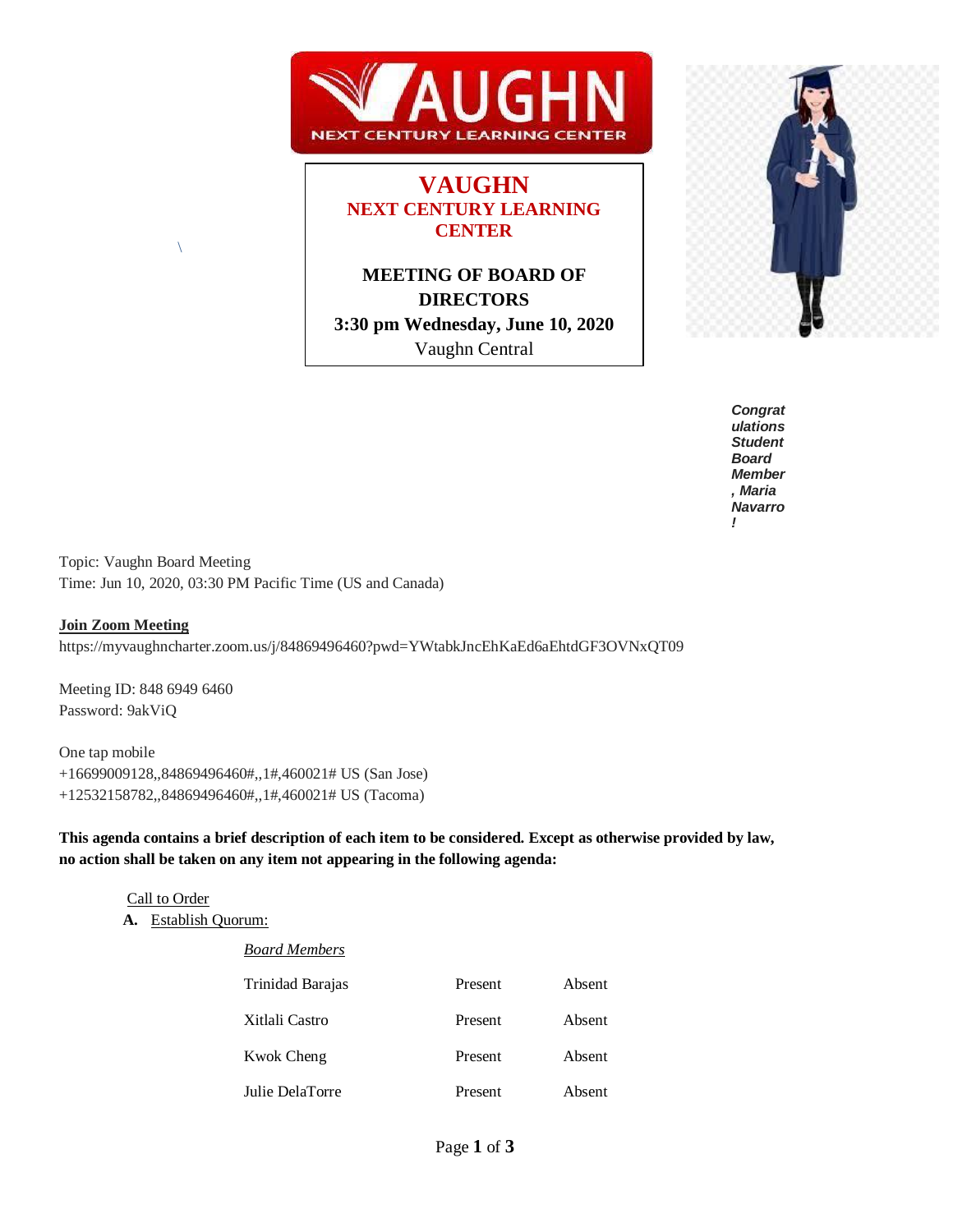| Jasmin C. Guerrero                           | Present | Absent |  |
|----------------------------------------------|---------|--------|--|
| Steve Holle                                  | Present | Absent |  |
| Alina Kheyfets                               | Present | Absent |  |
| Jonathan Ochoa                               | Present | Absent |  |
| Leland Tang                                  | Present | Absent |  |
| <b>Advisory Student Members (non-voting)</b> |         |        |  |
| 1. Maria Navarro                             |         |        |  |
| 2. Brandon Nguyen                            |         |        |  |
|                                              |         |        |  |

Public Comments:

**Approval of Minutes:** *The board is to review and approve the minutes from the September 18, 2019 board meeting.*

## **Governance (60 Mins)**

| G1             | <b>Board Members' Term of Office – The Board will note Board vacancies effective 2020-2021 school</b><br>year. The Board will consider re-election of current Board member(s) whose term expires 9/2020 and/or<br>form a Nomination Committee to conduct outreach and recruitment of potential new Board member(s). | Action Item        |
|----------------|---------------------------------------------------------------------------------------------------------------------------------------------------------------------------------------------------------------------------------------------------------------------------------------------------------------------|--------------------|
| G2             | <b>Chief Executive Officer Evaluation-</b> The Board will discuss and complete CEO, Fidel Ramirez's final<br>evaluation for 2019-2020                                                                                                                                                                               | Action Item        |
| G <sub>3</sub> | <b>Board Meeting Calendar, 2020-2021-</b> The Board will review and approve 2020-2021 Board meeting<br>calendar.                                                                                                                                                                                                    | <b>Action</b> Item |

#### **Business and Operations ( 45 mins)**

| B1             | Fiscal Matter – the Board will review and adopt Vaughn's 2020-2021 official budget and authorize the<br>submission of a balanced and certified budget report to the Los Angeles Unified School District and the Los<br>Angeles County Office of Education.    | Action Item |
|----------------|---------------------------------------------------------------------------------------------------------------------------------------------------------------------------------------------------------------------------------------------------------------|-------------|
| B2             | <b>Child Development State Preschool contract</b> - the Board will review the contract with the understanding<br>that program funding for the year is not guaranteed and will accept the contract offered by the California<br>State Department of Education. | Action Item |
| B <sub>3</sub> | <b>Fiscal Handbook-</b> the Board will review updates to Vaughn NCLC's Fiscal Handbook, specifically<br>changes pertaining to fiscal operations during COVID-19.                                                                                              | Action Item |